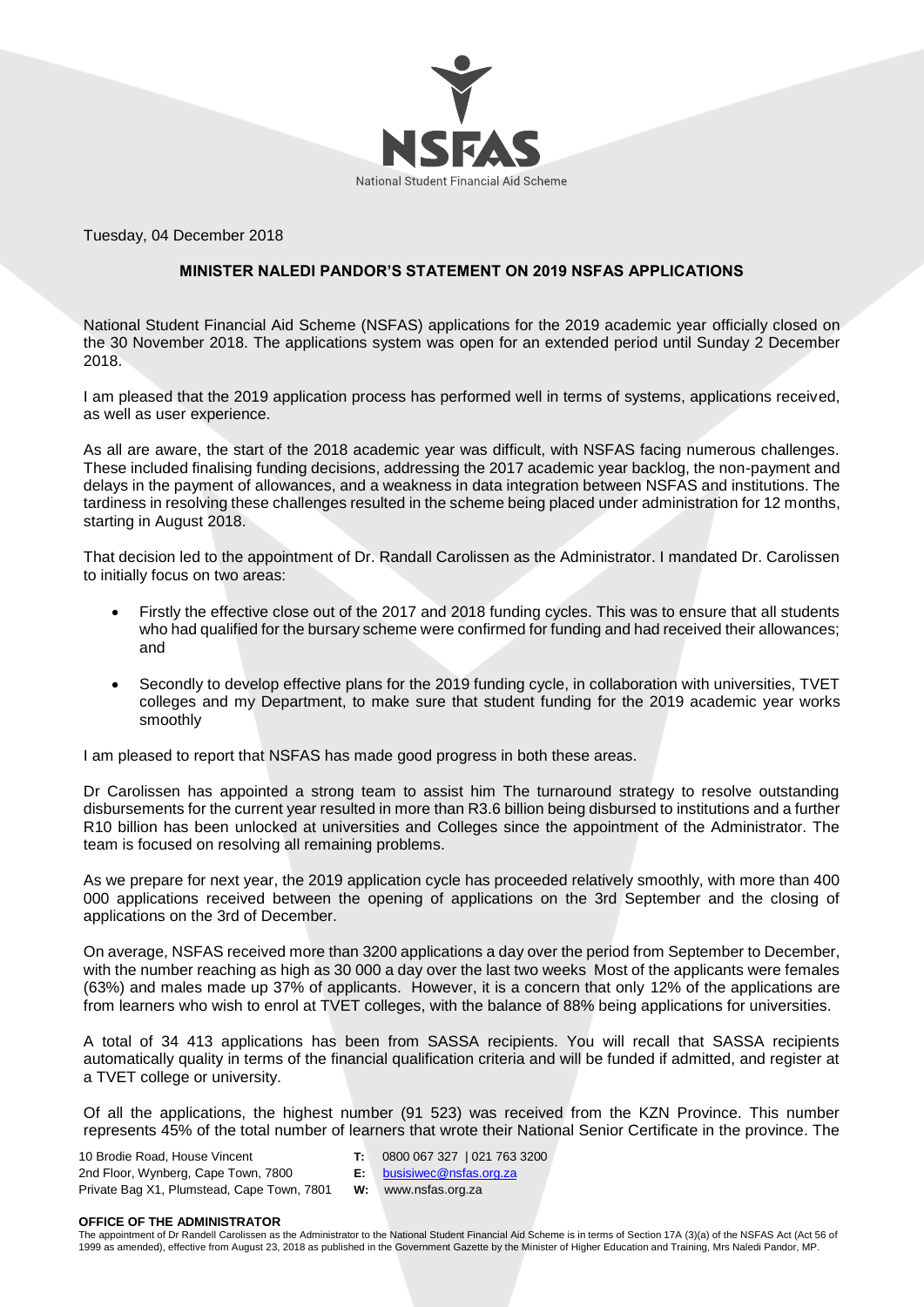lowest number was from Northern Cape with 2573 applications, 18.04% of the total number of learners that wrote in the province.

The success of this current application process can be attributed to a number of factors. These include:

- The revised and easy-to-complete online application system, which allowed applicants to complete an application within five minutes;
- The simplicity of the online and manual form, with fewer fields to fill; and lastly
- Accessibility, which has been created through NSFAS' long-standing partnership with the National Youth Development Agency (NYDA), allowing students to apply at NYDA centres across the country.

The partnership with NYDA provided a broad footprint in townships, rural and remote areas. Applicants have been able to walk into any NYDA office and be assisted by appointed NSFAS agents to submit their applications. NSFAS is most appreciative of this collaboration and for the support that NYDA has provided.

NSFAS embarked on outreach activities to encourage learners and out of school youth from across the country to apply. These included visits to community centres, shopping malls, high schools, clinics, churches, door-todoor campaigns and taxi ranks. The latter enabled NSFAS to engage with parents and working youth who commute daily in the early hours, to drive the application message home to their children and siblings. These initiatives were supported by a strong social media campaign run in partnership with other stakeholder platforms such as radio, print, online as well as TVETs and Universities. Partnership with student organisations?

Through this campaign, NSFAS accessed as many people across as wide an area as possible, to ensure that everyone who may have wanted to apply for NSFAS was able to do so.

NSFAS has informed me that feedback from applicants has been positive, especially the fact that applications can be made online with a cellphone, and progress can be tracked on the cellphones. Nevertheless, manual applications are still accepted and have been made in significant numbers in instances were access to technology remains a challenge.

You will also recall that in October the scheme launched a new Service Centre, upgraded with the latest technology, to assist in speeding up the application process and general student enquiries. To date the Service Centre has assisted more than 5115 applicants in Cape Town. NSFAS also placed Regional Managers in each province during the application season to mobilise awareness about the applications process, and conduct activities in townships, rural and remote areas. This initiative has assisted the organisation in closing out the 2017/18 backlog, and processing of new applications.

Currently the scheme is in the process of evaluating all applications received. This evaluation checks whether applicants are eligible for funding. The evaluation also verifies all the data received by students with third parties, i.e. SARS, Home Affairs, etc. During the evaluation NSFAS is able to identify eligible students who have submitted applications but failed to upload some required documents. These students are contacted and requested to submit the outstanding documents so that the applications can be processed.

To qualify for funding a student must meet the financial eligibility criteria and register at an institution for an approved programme. Successful students will receive bursary funding to cover their tuition fee for their registered programme and an allowance for learning materials. They may also qualify for subsidised accommodation and/or a transport allowances where applicable.

NSFAS will communicate to students who meet the financial eligibility criteria and have received an academic offer via SMS or email at the beginning of January, once academic results have been made available to NSFAS. Funding is only confirmed once a student has met the financial eligibility criteria and is formally registered at a public TVET college or university for an approved funded programme. During this process, NSFAS will work closely with institutions to ensure that integration of data is quick and seamless; to allow the timeous release of funds to students, and avoid any repetition of the delays of 2018; where some qualifying students were left frustrated, homeless, hungry and, without confirmation of their funding.

10 Brodie Road, House Vincent 2nd Floor, Wynberg, Cape Town, 7800 Private Bag X1, Plumstead, Cape Town, 7801 **W:** www.nsfas.org.za **T:** 0800 067 327 | 021 763 3200 **E:** [busisiwec@nsfas.org.za](mailto:busisiwec@nsfas.org.za)

## **OFFICE OF THE ADMINISTRATOR**

The appointment of Dr Randell Carolissen as the Administrator to the National Student Financial Aid Scheme is in terms of Section 17A (3)(a) of the NSFAS Act (Act 56 of 1999 as amended), effective from August 23, 2018 as published in the Government Gazette by the Minister of Higher Education and Training, Mrs Naledi Pandor, MP.